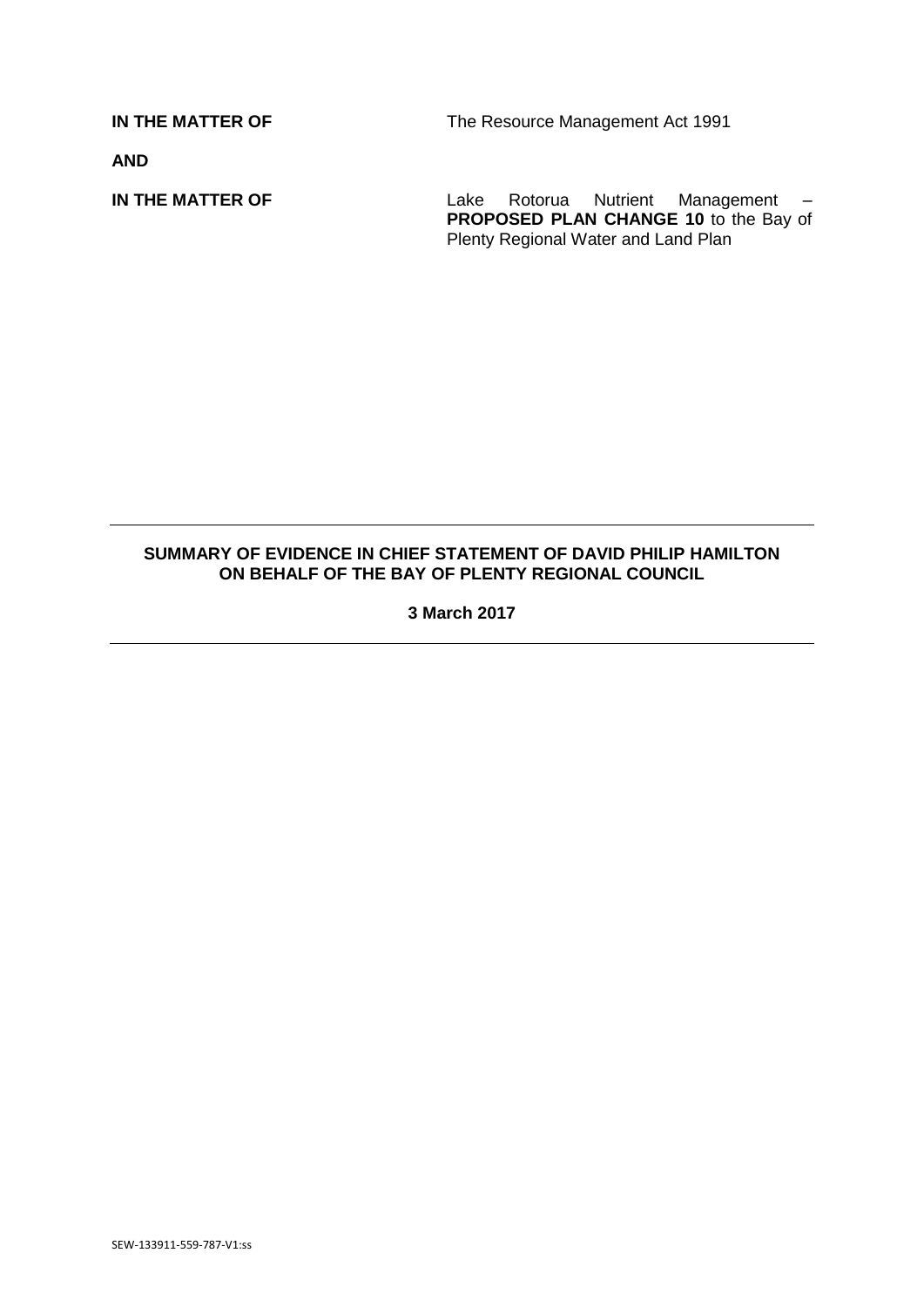## 1. **INTRODUCTION**

1.1 My full name is DAVID PHILIP HAMILTON. I hold the Bay of Plenty Regional Council Chair in Lake Restoration and am a Professor in Biological Sciences at the University of Waikato. I will take it that my qualifications and experience as set out in my full evidence<sup>1</sup> have been read. Briefly, however, it should be noted that I have carried out research on Lake Rotorua since 2002. The research has been conducted in conjunction with studies by postgraduate students and staff whom I have supervised. The research has included nutrient-algae dynamics, lake mixing and transport processes, lake and catchment modelling, and sensor monitoring with satellites and lake buoys. These studies are directly relevant to the Proposed Plan Change 10. During the period I have studied Lake Rotorua, I have amassed one of the most comprehensive data sets and complete understandings of a single lake anywhere in the world. This is demonstrated in part through publications and reports that have been widely cited in the international literature, including New Zealand.

2. My evidence addresses the outcomes of work that I have done on nitrogen and phosphorus in respect of Lake Rotorua. The nutrients nitrogen and phosphorus have been identified as the primary ones of concern for Lake Rotorua because:

(a) They show statistically significant relationships to concentrations of chlorophyll a (viz., phytoplankton biomass; the concentration of suspended microscopic algae).

(b) Additions of dissolved forms of nitrogen and phosphorus have usually been found to stimulate phytoplankton growth in small-scale experiments. Concurrent nutrient additions (i.e., nitrogen plus phosphorus) usually stimulate phytoplankton growth to a greater extent than individual nutrient additions. This is known as co- or dual-limitation.

(c) Dissolved (viz., bioavailable) forms of nitrogen and phosphorus are commonly depleted to very low levels in Lake Rotorua during periods of increased growth of phytoplankton, consistent with these nutrients being available at concentrations that are limiting the growth of phytoplankton at these times.

2.1 A highly significant factor contributing to recent improvements in water quality is the action of dosing aluminium sulfate (alum) to Utuhina Stream (2006) and Puarenga Stream (2010). Concentrations of nitrogen and phosphorus in stream inflows to Lake Rotorua have

**.** 

 $1$  Where I also confirm my adherence to the Code of Conduct for Exert Witnesses.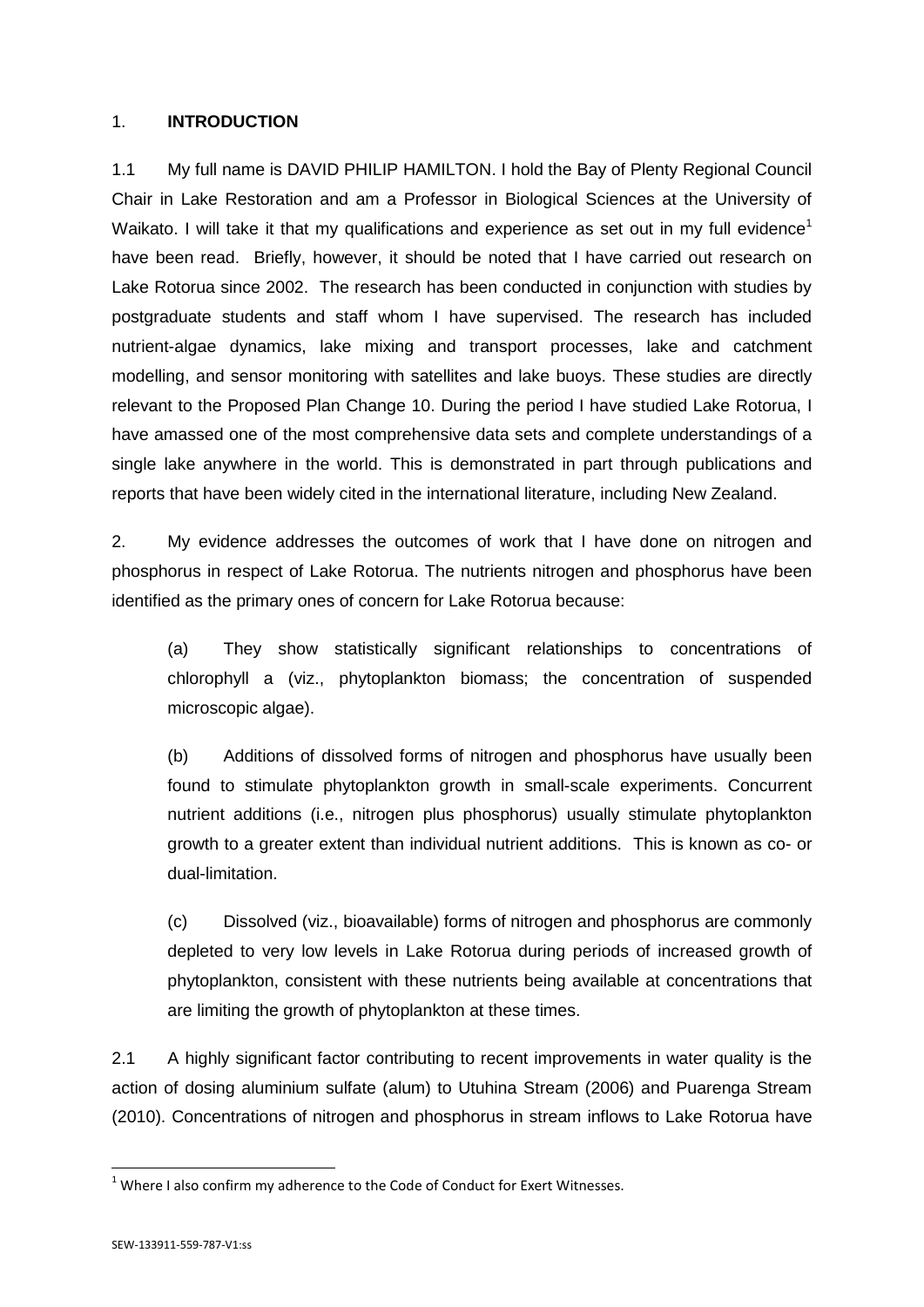not similarly decreased in the period since alum dosing started. Alum dosing has been highly effective in reducing levels of phosphorus in the two stream inflows where the dosing takes place. Alum dosing has 'locked up' much of the phosphorus in the stream inflows. At high dosing rates (e.g., in 2012) the effects of alum dosing on phosphorus locking have extended beyond the stream inflows and into the lake.

2.2 Empirical data and model results indicate that at high dosing rates, there is increased sedimentation of organic matter which contains nitrogen and phosphorus. There are also likely to be reduced rates of release of nutrients from the lakebed sediments. With knowledge that nutrient loads from the catchment of Lake Rotorua have remained static or are increasing over the past decade, it has been possible to show that the improvements in water quality in Lake Rotorua since c. 2006 are almost entirely due to alum dosing. Modelling simulations support this analysis. As explained in my rebuttal it would be unwise to break up data into smaller time blocks (i.e., less than decadal) as this will reduce statistical confidence and could lead to false assessments of trends. This is particularly so for a period preceding alum dosing (2001 to 2005) when TLI values were high and also showed large variation.

2.3 Lake model simulations that artificially remove stream alum dosing for the period 2008-2012 indicate that without alum dosing, TLI values would be approximately 5.57, compared with the Regional Water and Land Plan (RWLP) TLI target of 4.2 and which was observed in some years within this period. Therefore, in the absence of the alum dosing, lake water quality would have been strongly degraded. Model simulations indicate that a nitrogen load of 435 t y-1 (the PC10 Managed Reduction Target), with a concurrent reduction in phosphorus load (see proposed Plan Change 10), could achieve the target TLI for Lake Rotorua of 4.2. This reduction conforms approximately to the nominal phosphorus external catchment load of 37 t y-1 $(^2)$ .

2.4 Phytoplankton species composition may be altered with changes in nitrogen and phosphorus concentrations. It is important to decrease catchment phosphorus loads together with nitrogen loads, as set out in the proposed Plan Change 10. This will reduce the potential for cyanobacteria blooms as some species of cyanobacteria are able to fix nitrogen gas from the water column and therefore have much less dependence on concentrations of inorganic nitrogen (i.e., nitrate and ammonium) as their nutritional source of nitrogen. Alum dosing, which selectively targets phosphorus, increases the potential for limitation of phytoplankton growth by phosphorus, but model simulations have consistently indicated that

**.** 

<sup>&</sup>lt;sup>2</sup> This target includes stormflows and considers the current catchment phosphorus load to be 49 t y<sup>-1</sup>.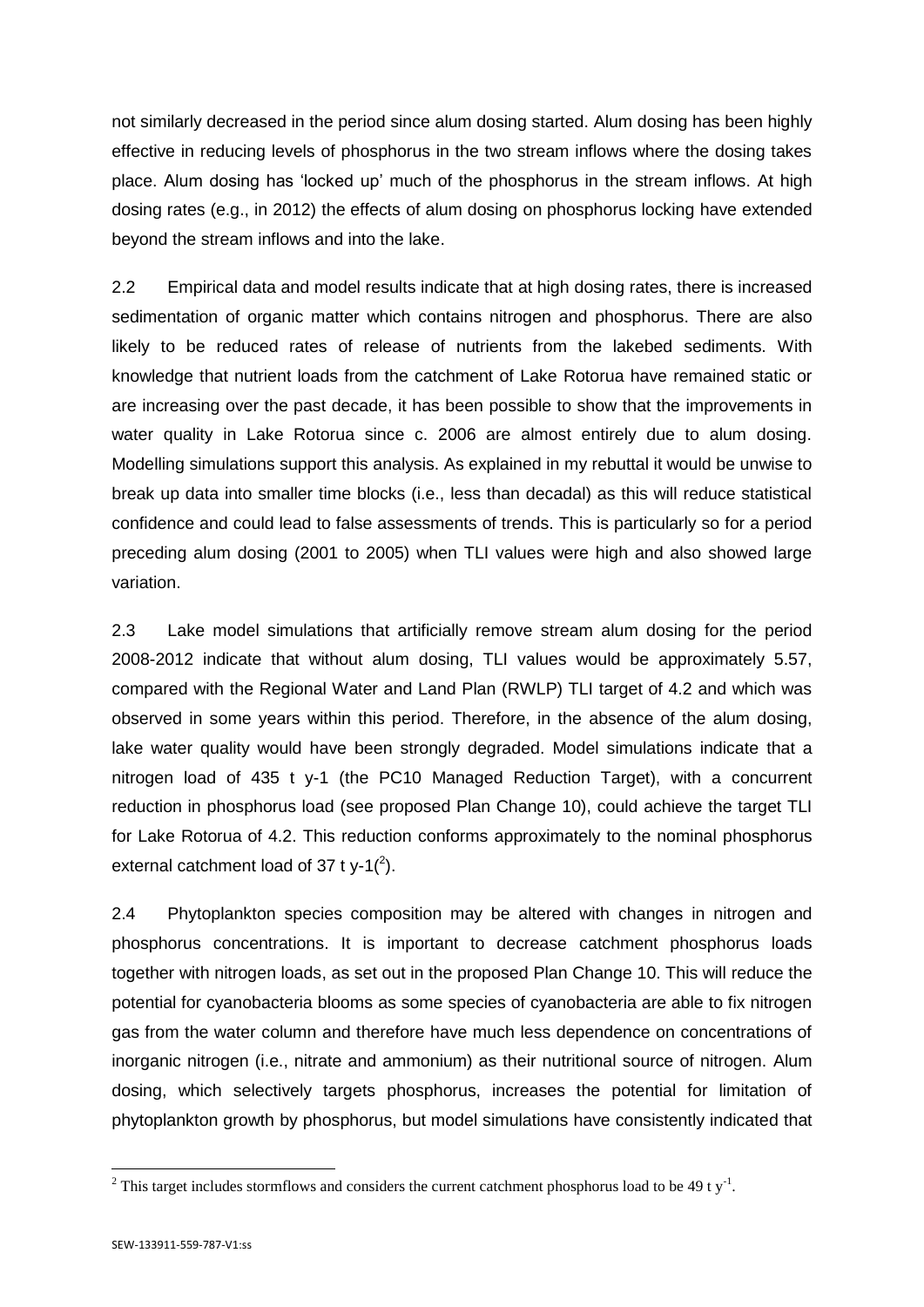there is co-limitation of phytoplankton growth by nitrogen and phosphorus over an annual cycle. This is supported by field studies in 2009 and 2010, both of which showed dominance of nitrogen limitation over phosphorus(3).

2.5 Alum dosing has risks. 'Overdosing' has been associated overseas with acute lethal effects on lake biota. The continuous low-dose strategy of alum dosing in Lake Rotorua may reduce risks of acute toxicity but there is little or no empirical data on such prolonged continuous dosing similar to what has been used for Lake Rotorua. If it was necessary to cease alum dosing (e.g., because of impact on biota, concerns about low pH or non-renewal of resource consent) then it is likely that over 2-3 years, trophic state would increase and TLI might approximate to the value of 5.57 which has been simulated in the absence of alum dosing.

2.6 Without alum dosing, the TLI target will not be attained without reaching the 435 t/yr PC10 Managed Reduction Target as well as achieving a managed phosphorus reduction for catchment sources. A focus on controlling only one nutrient (nitrogen or phosphorus) would be a risky strategy. Focus only on nitrogen could increase the potential for proliferation of cyanobacteria, as mentioned above. Focus only on phosphorus would also be risky because field observations and model simulations(4) indicate that there are locations and times when either nutrient or both can limit phytoplankton growth (i.e., dual limitation), and there are periods of strongly nitrogen-limited phytoplankton growth demonstrated in experimental bioassays, even during a period of intense alum dosing in 2012. The efficacy of controlling a single nutrient to limit phytoplankton growth is therefore not well supported by either direct measurements or model simulations.

2.7 In the absence of alum dosing, nitrogen reductions to meet the 435 t/yr PC10 Managed Reduction Target are required because of the large component of 'natural' phosphorus (approximately 52%) in the total load to Lake Rotorua. This unusually large component (relative to most other non-volcanic catchments in New Zealand) limits the extent to which the catchment phosphorus load of phosphorus can be reduced (i.e., only 48% of the incoming load can be managed). In my opinion alum dosing has provided unrealistic expectations of what level of water quality (i.e., TLI) may be attained by management of catchment phosphorus loads alone with no alum dosing. This is because the nature of the

1

<sup>&</sup>lt;sup>3</sup> Smith VH, Wood SA, McBride CG, Atalah J, Hamilton DP, Abell J. 2016. Phosphorus and nitrogen loading restraints are essential for successful eutrophication control of Lake Rotorua, New Zealand. Inland Waters 6(2): 273-283.

<sup>&</sup>lt;sup>4</sup> Abell, J. M., and Hamilton, D. P. 2014. Biogeochemical processes and phytoplankton nutrient limitation in the inflow transition zone of a large eutrophic lake during a summer rain event. Ecohydrology DOI: 10.1002/eco.1503.